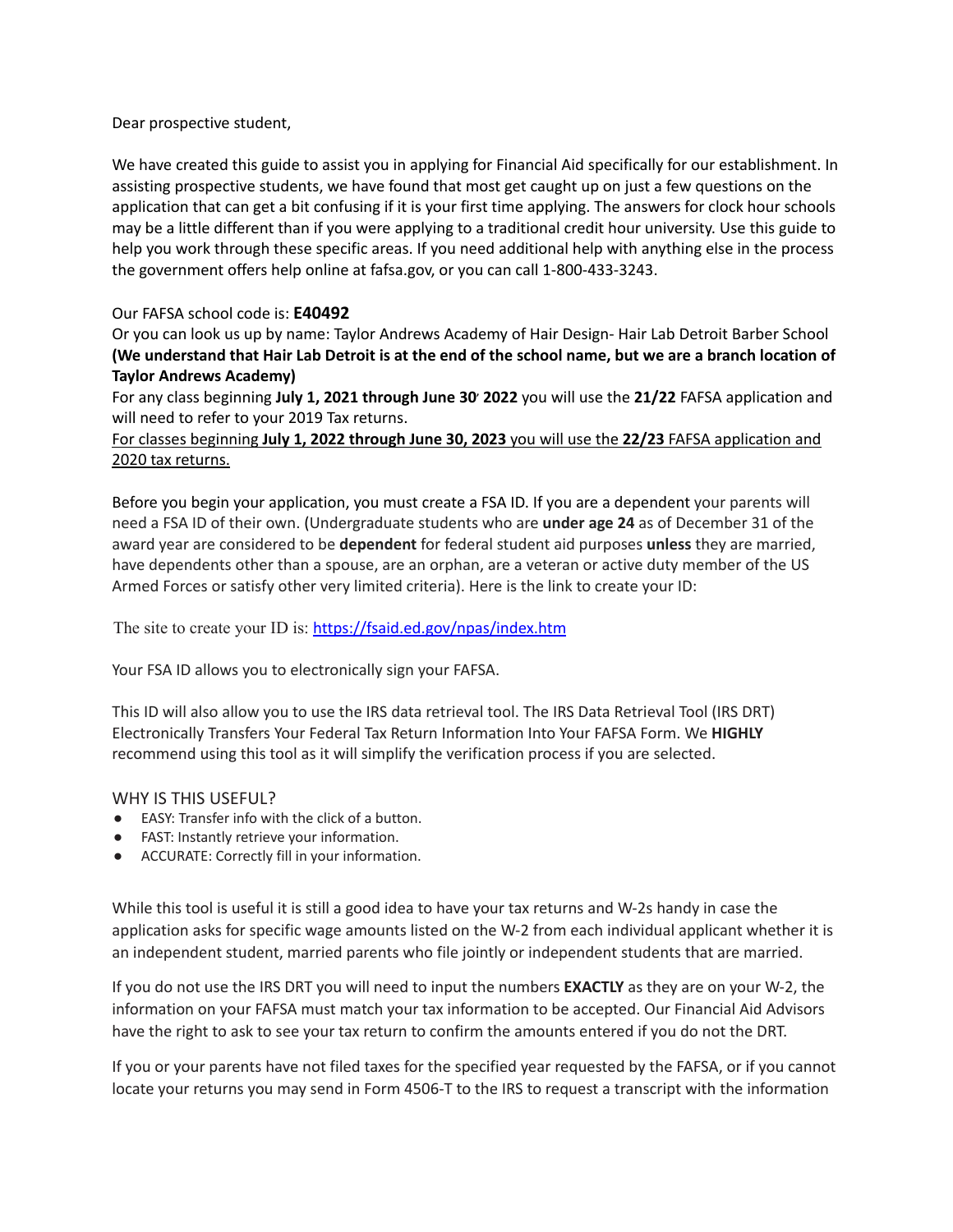needed. On the form be sure to select the box that fits your request for documentation. If you need a Verification of non filing you will check box 7. If you need a transcript of your returns you will check box 6a. For copies of W-2 check box 8. Non-filers FAFSA applications will be selected by the Department of Ed for verifications so you will need to show proof of non-filing at some point throughout your process with our admissions department so it is best to send in Form 4506-T Shortly before, or after you submit your FAFSA as it can take a couple weeks to process.

Below are some help with questions that some of our applicants have needed assistance with in the past. Anything outside of these questions will be personal questions about your financial status and that of your parents if you are a dependent, or spouse if you are a married independent.

● On **question 29** "What will your college grade level be when you begin the school year?"

If you have **attended** any post graduate school before beginning at Hair Lab Detroit Barber School, including attending but not graduating, you would choose:

# **Attended college before and 1 st year undergraduate**

If this is your first time attending any type of post-secondary school you would choose:

## **Never attended college and first year undergraduate**

If you are a transfer student that currently has over 900 clock hours or more to transfer, you would choose:

# **2 nd year undergraduate**

If you are transferring with less than 900 clock hours completed you would choose:

#### **Attended college before and 1 st year undergraduate**

● On **question 30** "What degree or certificate will you be working on when you begin the school year?" You will choose:

# **Certificate or diploma (occupational, technical, or educational program of less than 2 years)**

● Another question we see applicants make mistakes on is **question 93**. For number in household-

**Independents** will include themselves and anyone else they are financially responsible for in the household.

**Dependents** will be counted in their parent's household size. This number entered in the parent section should include you and anyone the parents are financially responsible for. This includes their children that do not live with them but still receive support and any non-family members living with and receiving support.